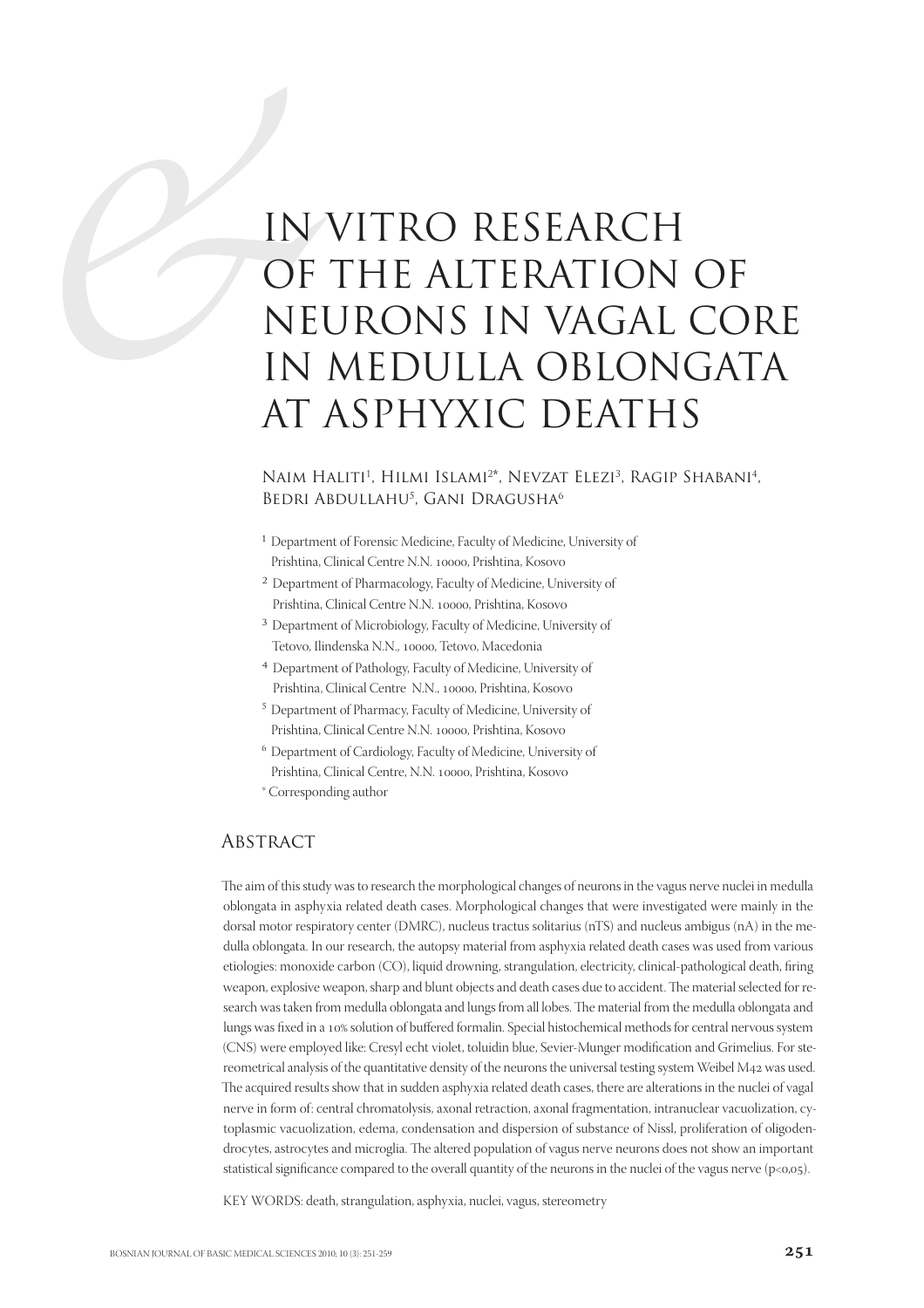## **INTRODUCTION**

Asphyxic lesions cause lethal lesions or nonlethal lesions of health due to respiratory disorders. Hypoxia appears due to lack of proper supply of tissues with oxygen  $(O_2)$ , whilst total lack of oxygen flow in tissues causes anoxia. As a consequence of an accumulation of carbon dioxide  $(CO_2)$  hypercapnia appears in the organism, and at once final metabolic products are accumulated as well and finally, along with hypercapnia, cause the paralyses of respiratory centres which brings to general strangulation or asphyxia. (1,2,3) Respiratory control is a result of interactive complexes in between neurons and medulla oblongata. Three neuronal groups enable normal breathing: dorsal respiratory group (nucleus dorsalis nervus vagus – DMNV, tractus and nucleus solitarius - nTS), ventral respiratory group (Botzinger complex, nucleus retroambigualis and nucleus ambigus), pontin respiratory group (Klliker – Fuse complex and nucleus parabrachialis medialis). Differentiated neurons of these groups are held responsible for the activity of respiratory cycle (Figure ).

Coordination of activities of these neurons in a group manner generates the respiratory rhythm. $(4)$ Cell hypoxemic manifestations are well emphasized in hippocampus and in cores of cranial nerves. Early changes in neuronal cells caused by hypoxias in animal models are evident following a couple of seconds. Brain ischemia or cerebral trauma is considered as cause of brain secondary lesion by producing edema, damaging of hematoencephalic barrier and exposure of the brain perivascular tissue. Conditions with prolonged hypoxia cause ireversible functional changes and cell damage (cell death), but they can be avoided for a certain time period. Neurons show a huge number of morphologic changes, which, either specific or non-specific ones, shows different pathologic component of CNS conditions. Chromatolysis is noticed at lower motoric neurons (frontal ribbs of spinal cord and cranial nerve nuclei). Ischemic changes of neuron (eosinophilic degeneration) represent an often morphologic change, found in ischemia, anoxia and hypoglycemia. Satellitosis may show degenerative changes. Neuronophagia is often found in rapid deaths of nerve cells  $(4,5,6,7,8)$ . Axonal degeneration appears during cases of toxic and metabolic disorders, that attacks the neuron in whole, respectively attacks body and its extensions. Segmental axonal demielinization appears usually in Schwan cell necrosis in the respective segment. Astrocytosis usually associates the acute neuronal lesion  $(7-9)$ . Microglial cells, in pathologic conditions, transform into cane cells and participate in the creation of glial noduluses  $(9,10)$ . The aim of this study was to research the morphological changes of neurons population in the vagal motoric dorsal nuclei, fasciculi and nucleus treactus solitarius as well as nucleus ambigus and the study of numeric density of normal and pathologic neurons in respiratory cores of nervus vagus in different asphyxic conditions.

### Material and Methods

Research was conducted in cooperation with the Department of Forensic Medicine, Pathologic Anatomy Institute and Experimental Unit of Medical Faculty in Prishtina, with permission of the Ethic Commission by respecting principles of Helsinki Declaration. In our researches, material from autopsies of asphyxic deaths with different etiologic cause was utilized. Material was taken from autopsies performed in the Institute of Forensics in Prishtina. Case grouping was done by the collocation as follows (Table ):

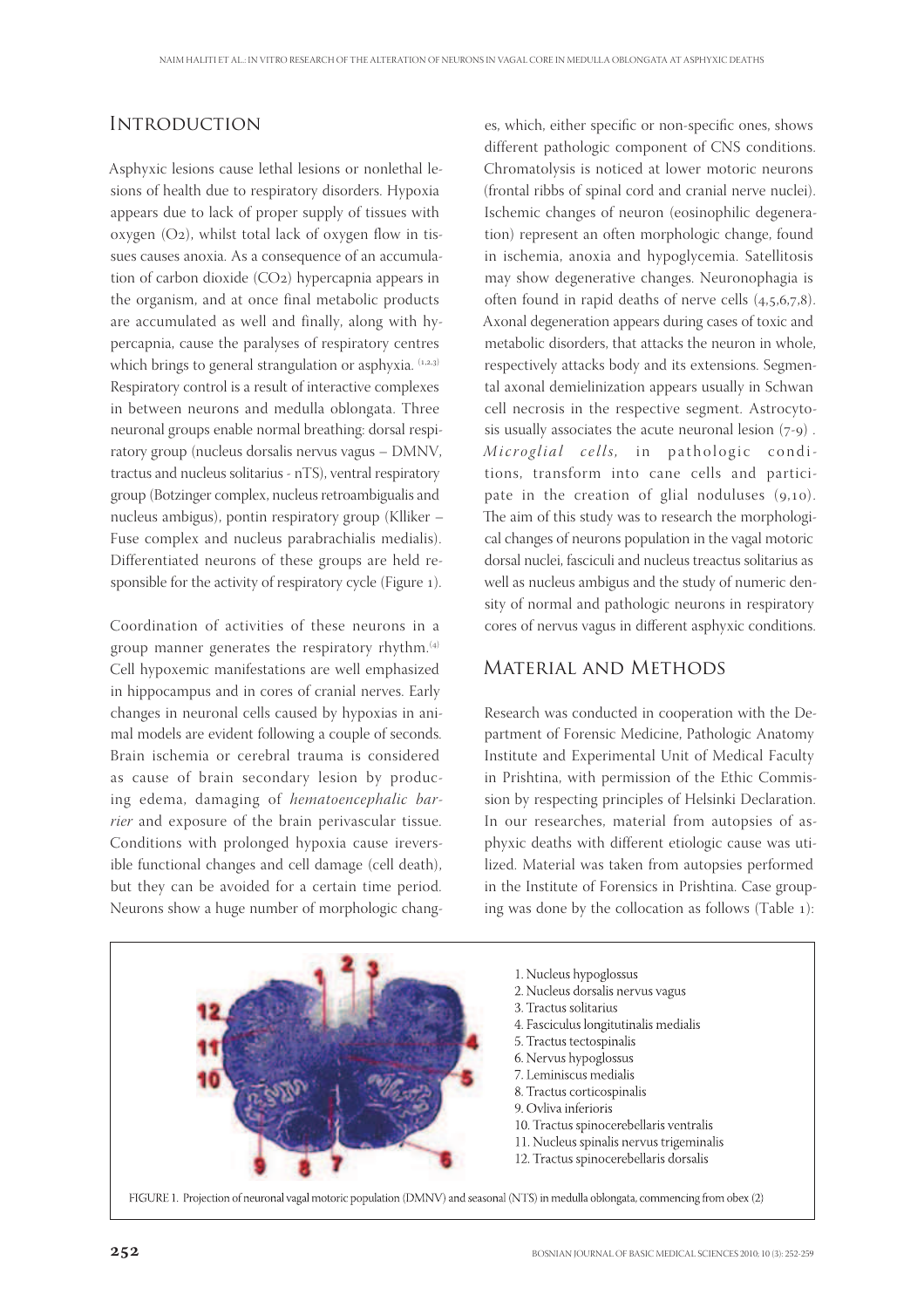| Group       | Death cause                                    | Number<br>of cases |  |  |
|-------------|------------------------------------------------|--------------------|--|--|
|             | Intoxication with carbon monoxide (ICM)        | 5                  |  |  |
| Н           | Liquid drowning (LD)                           | 5                  |  |  |
| Ш           | Deaths from hanging - lasso strangulation (DH) | 5                  |  |  |
| IV          | Deaths from electricity (DE)                   | 5                  |  |  |
| V           | Clinical – pathological deaths (CPD)           | 5                  |  |  |
| VI          | Firing weapon deaths (FWD)                     | 5                  |  |  |
| VII         | Explosive devices deaths (ED)                  | 5                  |  |  |
| <b>VIII</b> | Sharp objects deaths (SOD)                     | 5                  |  |  |
| IX          | Blunt objects deaths (BOD)                     | 5                  |  |  |
| X           | Accident deaths (AD)                           | 5                  |  |  |
|             |                                                |                    |  |  |

TABLE 1. Death causes

Material selected for research was taken from these parts of the organs:

Medulla oblongata and lung tissue from all lobes. Horizontal incisions were done in the medulla oblongata in a serial manner in 10µ thickness initially commencing

from obex in  $\pm$  4 mm thickness, where projection of dorsal vagal nuclei is done (dorsal motoric nucleus of nervus vagus and tractus solitarius nucleus), and ventral group of respiratory neurons (Bötzinger complex, retroambigual and ambigual core), as per stereometric analysis of different authors. Material from medulla oblongata with pulmonary tissue was fixed in a 10% solution of buffered formalin. Research methods as follows are used: histochemical method – staining with hematoxylin and eosin, staining with cresyl echt violet for nerve and glial cells, staining with cresyl echt violet for Nissl substance, staining with argyrophilic grain (Grimelius), Sevier-Munger modification for nerve endings staining). Stereometric methods: for stereometric research, universal testing system Weibel M 42 was used. Following the extension of the system with adequate micrometer

|          | K.Q. | R.A.             | F.A.             | V.I.N.           | V.C.             | E.T. | K.N. | SH.N.            | P.A            | P.O.     | P.M.           |
|----------|------|------------------|------------------|------------------|------------------|------|------|------------------|----------------|----------|----------------|
| I.C.M.   |      |                  |                  |                  |                  |      |      |                  |                |          |                |
| 1.DMNV   | $2+$ | $1+$             | $1+$             | $\theta$         | $\overline{0}$   | $2+$ | $2+$ | $2+$             | $1+$           | $2+$     | $1+$           |
| 2.nTS    | $3+$ | $2+$             | $2+$             | $2+$             | $1+$             | $3+$ | $3+$ | $3+$             | $1+$           | $2+$     | $1+$           |
| 3.nA     | $1+$ | $1+$             | $\overline{0}$   | $\overline{0}$   | $\boldsymbol{0}$ | $2+$ | $2+$ | $2+$             | $\overline{0}$ | $1+$     | $\overline{0}$ |
| L.D.     |      |                  |                  |                  |                  |      |      |                  |                |          |                |
| 1.DMNV   | $1+$ | $1+$             | $\theta$         | $\overline{0}$   | $\overline{0}$   | $2+$ | $1+$ | $1+$             | $\theta$       | $1+$     | $\theta$       |
| 2. nTS   | $2+$ | $2+$             | $1+$             | $1+$             | $\boldsymbol{0}$ | $3+$ | $2+$ | $2+$             | $\overline{0}$ | $2+$     | $1+$           |
| 3. nA    | $1+$ | $1+$             | $\theta$         | $\overline{0}$   | $\boldsymbol{0}$ | $2+$ | $1+$ | $1+$             | $\mathbf{0}$   | $1+$     | $\overline{0}$ |
| D.H.     |      |                  |                  |                  |                  |      |      |                  |                |          |                |
| 1.DMNV   | $1+$ | $1+$             | $1+$             | $1+$             | $\overline{0}$   | $2+$ | $1+$ | $1+$             | $\mathbf{0}$   | $1+$     | $1+$           |
| 2.nTS    | $2+$ | $2+$             | $1+$             | $1+$             | $\boldsymbol{0}$ | $3+$ | $2+$ | $2+$             | $\theta$       | $2+$     | $1+$           |
| 3.nA     | $1+$ | $1+$             | $1+$             | $1+$             | $\overline{0}$   | $1+$ | $1+$ | $1+$             | $\overline{0}$ | $1+$     | $1+$           |
| D.E.     |      |                  |                  |                  |                  |      |      |                  |                |          |                |
| 1.DMNV   | $2+$ | $1+$             | $2+$             | $1+$             | $\overline{0}$   | $2+$ | $2+$ | $1+$             | $\overline{0}$ | $2+$     | $1+$           |
| 2.nTS    | $3+$ | $2+$             | $3+$             | $1+$             | $\overline{0}$   | $3+$ | $3+$ | $2+$             | $1+$           | $3+$     | $2+$           |
| 3.nA     | $1+$ | $1+$             | $1+$             | $1+$             | $\boldsymbol{0}$ | $2+$ | $2+$ | $2+$             | $1+$           | $1+$     | $1+$           |
| C. P.D.  |      |                  |                  |                  |                  |      |      |                  |                |          |                |
| 1.DMNV   | $2+$ | $1+$             | $2+$             | $1+$             | $\mathbf{0}$     | $2+$ | $2+$ | $2+$             | $1+$           | $2+$     | $1+$           |
| 2.nTS    | $3+$ | $2+$             | $3+$             | $2+$             | $1+$             | $3+$ | $3+$ | $3+$             | $2+$           | $3+$     | $2+$           |
| 3.nA     | $2+$ | $1+$             | $2+$             | $1+$             | $1+$             | $2+$ | $1+$ | $1+$             | $1+$           | $1+$     | $1+$           |
| F.W.D    |      |                  |                  |                  |                  |      |      |                  |                |          |                |
| 1.DMNV   | $1+$ | $1+$             | $\boldsymbol{0}$ | $\boldsymbol{0}$ | $\boldsymbol{0}$ | $2+$ | $1+$ | $1+$             | $\mathbf{0}$   | $1+$     | $1+$           |
| 2.nTS    | $2+$ | $2+$             | $\boldsymbol{0}$ | $\boldsymbol{0}$ | $\boldsymbol{0}$ | $1+$ | $1+$ | $2+$             | $\theta$       | $2+$     | $1+$           |
| 3.nA     | $1+$ | $1+$             | $\overline{0}$   | $\overline{0}$   | $\overline{0}$   | $2+$ | $1+$ | $1+$             | $\overline{0}$ | $1+$     | $\overline{0}$ |
| E.D.     |      |                  |                  |                  |                  |      |      |                  |                |          |                |
| 1.DMNV   | $1+$ | $1+$             | $\overline{0}$   | $\overline{0}$   | $\overline{0}$   | $2+$ | $1+$ | $1+$             | $\theta$       | $2+$     | $1+$           |
| 2.nTS    | $2+$ | $1+$             | $\overline{0}$   | $\overline{0}$   | $\overline{0}$   | $3+$ | $2+$ | $2+$             | $1+$           | $3+$     | $1+$           |
| 3.nA     | $1+$ | $2+$             | $\theta$         | $\overline{0}$   | $\boldsymbol{0}$ | $2+$ | $1+$ | $1+$             | $1+$           | $2+$     | $1+$           |
| S.O.D.   |      |                  |                  |                  |                  |      |      |                  |                |          |                |
| 1.DMNV   | $1+$ | $\boldsymbol{0}$ | $\theta$         | $\boldsymbol{0}$ | $\boldsymbol{0}$ | $1+$ | $1+$ | $1+$             | $\theta$       | $\theta$ | $\theta$       |
| 2.nTS    | $1+$ | $\boldsymbol{0}$ | $\boldsymbol{0}$ | $\theta$         | $\boldsymbol{0}$ | $2+$ | $2+$ | $2+$             | $\overline{0}$ | $1+$     | $\theta$       |
| 3.nA     | $1+$ | $\overline{0}$   | $\overline{0}$   | $\overline{0}$   | $\Omega$         | $1+$ | $1+$ | $1+$             | $\mathbf{0}$   | $1+$     | $\overline{0}$ |
| A.D.     |      |                  |                  |                  |                  |      |      |                  |                |          |                |
| 1.DMNV   | $1+$ | $1+$             | $\boldsymbol{0}$ | $\theta$         | $\overline{0}$   | $2+$ | $1+$ | $1+$             | $\theta$       | $1+$     | $\theta$       |
| 2.nTS    | $2+$ | $1+$             | $\overline{0}$   | $1+$             | $\boldsymbol{0}$ | $3+$ | $2+$ | $2+$             | $1+$           | $2+$     | $1+$           |
| 3.nA     | $1+$ | $1+$             | $\overline{0}$   | $1+$             | $\overline{0}$   | $2+$ | $1+$ | $1+$             | $\overline{0}$ | $1+$     | $\theta$       |
| V.M.M.b. |      |                  |                  |                  |                  |      |      |                  |                |          |                |
| 1.DMNV   | $1+$ | $1+$             | $\overline{0}$   | $\boldsymbol{0}$ | $\overline{0}$   | $1+$ | $1+$ | $\boldsymbol{0}$ | $\theta$       | $1+$     | $\theta$       |
| 2.nTS    | $2+$ | $1+$             | $\theta$         | $\boldsymbol{0}$ | $\overline{0}$   | $2+$ | $2+$ | $1+$             | $\overline{0}$ | $1+$     | $\overline{0}$ |
| 3.nA     | $1+$ | $1+$             | $\boldsymbol{0}$ | $\boldsymbol{0}$ | $\overline{0}$   | $1+$ | $1+$ | $\boldsymbol{0}$ | $\overline{0}$ | $1+$     | $\theta$       |
|          |      |                  |                  |                  |                  |      |      |                  |                |          |                |

Legend: C.C. - central chromatolysis; A.R. – axonal retraction; A.F. – axonal fragmentation; I.N.V. – intranuclear vacuolization; C.V. – cytoplasmic vacuolization; B.E. – brain edema; C.N. – condensation of Nissl substance; M.N. – melting of Nissl substance; P.O. – proliferation of oligodendroglial cells; P.A. – proliferation of astroglial cells; P.M. – proliferation of microglial cells; I.C.M. – Intoxication with carbon monoxide; L.S. – Lasso strangulation; D.H. – Deaths from hanging; D.E – Deaths from electricity; C.P.D. - Clinical Pathological deaths; F.W.D – Firing weapon deaths; E.D. – Deaths from explosive devices; S.O.D. - Sharp object deaths; A.D – Accidental deaths; B.O.D – Blunt object deaths. DMNV – Dorsal motoric nuclei of vagus; nTS – Nucleus treactus solitarius, nA – Nucleus ambigus.

TABLE 2. Morphologic altering changes in nervus vagus nuclei in medulla oblongata at violent asphyxic deaths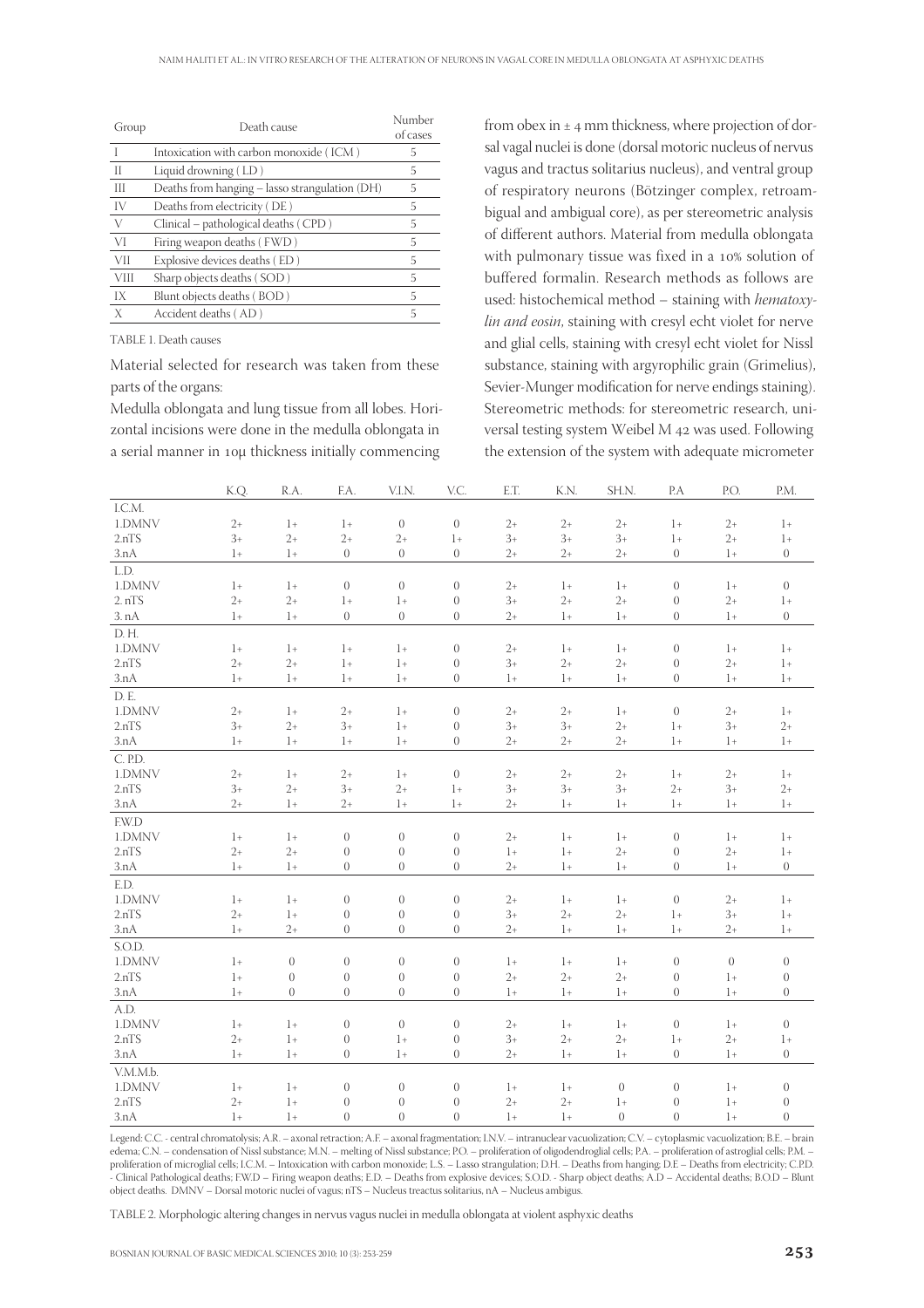

glial cells and emphatic edema of brain tissue (staining - Grimelius; 400 x); c). Population of neurons in motoric dorsal vagal nuclei where emphatic changes of central chromatolysis and reactive astrocytes can be noticed (staining - Safranin; 400 x); d) Population of neurons in vagal core nucleus ambigus with emphatic changes of axonal retraction and central chromatolysis (staining - Cresyl echt violet; 200 x); e) Population of neurons in nucleus ambigus with changes in intracytoplasmic vacuolization, central chromatolysis, degeneration of Nissl substance, axonal retraction and proliferation and hyperplasia of glial cells (staining - Safranin; 400 x); f) in the fasciculus of riTS, emphatic changes of demielinization and axonal fragmentation with proliferation of oligodentrocytes and emphatic focal necrotic changes can be noticed (staining - Cresyl echt violet; 400 x); g) Population of neurons in nTS with emphatic changes of central chromatolysis, central focal softening, proliferation and hyperplasia of oligodentrocytes (staining - H & E; 200 x); h) emphatic altering changes in nTS, increased reaction of oligodengrogliosis (staining - Cresyl echt violet; 200 x).

of the object  $(40 x)$ , we have had values as follows of the measuring diameter (D) and the measuring field (At).  $D = 2.5 \times 10 \mu = 25 \mu m$ 

At =  $0.23$  mm<sup>-2</sup>

Researches were done in five testing points (Pt) and in tissue serial cuts of  $7$  and  $10\mu$ . Determination of numeric density (neurons). Numeric density is a relative stereologic variable, which shows that there are grains (neurons) in the voluminous unit. This variable has dimension with exponent (-). Calculation is done as per Abercrrombie formula:  $Nv = Na : t + D$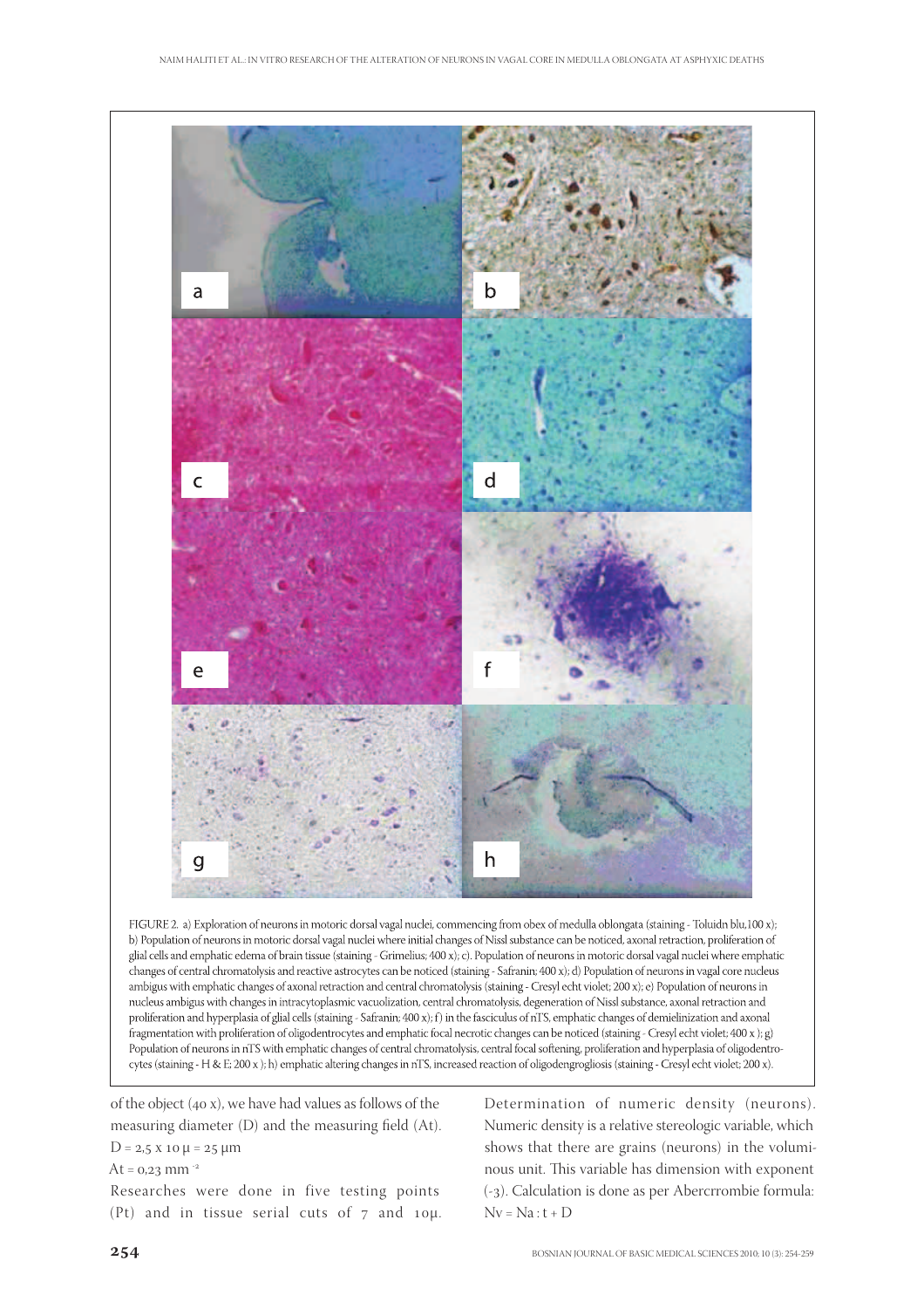Nv = numeric density, Na = number of neurons in incision,  $t =$  thickness of incisions in series,  $D =$  average diameter of neurons.

#### $Na = Nf$ : At

Nf=number of points in the observed phase,  $At=0.23$  mm<sup>-2</sup> Results gained statistically are calculated with the assistance from computer statistic system INSTAT with T-testin of reliability (GraphPad Instat tm Copyrin  $\odot$ , 1990-93, Graph Pad software V2,02; Dr Ernberger, Case Western Reserve U.

#### **RESULTS**

Morphologic research was performed in tissue serial incisions of medulla oblongata, commencing with obex with diameter  $\pm$  4mm. Serial incisions were done in  $7$  and 10  $\mu$  (micron). Continually, within horizontal incisions, visualisation of dorsal vagal nuclei is done (DMNV, nTS) and population of ventral vagal nuclei (nA). Most often lesions in the population of nervus vagus are presented in below figures. In Table 2, different rate of altering morphology of nervus vagus nuclei are presented, beginning from: central chromatolysis, axonal retraction, axonal retraction fragmentation, intranuclear vacuolization, cytoplasmic vacuolization, brain swelling, condensation of Nissl substance, proliferation of astroglial, oligodendroglial, and microglial cells. In Table 2, different altering stages of population of vagal neurons in dorsal and ventral nuclei of nervus vagus in medulla oblongata at violent asphyxic deaths. Altering changes are scaled from  $o - 3 + o -$  does not represent apparent optical changes in examined neurons, 1+ - represent mild neuronal altering changes, + - represent neuronal altering changes of mid scale, and  $3+$  - represent emphatic neuronal altering changes. In cases with intoxication with carbon monoxide (ICM), edema of brain in the DMNV nucleus, condensation of Nissl substance, melting of Nissl substance, central chromatolysis, and proliferation of oligodendroglial cells are emphatic. In nTS, higher scale of altering changes is evident, commencing with condensation and melting of Nissl substance, central chromatolysis, axonal retraction and fragmentation and proliferation of oligodendroglial, astroglial, and microglial cells. Intensity of abovementioned changes is lower in nA nucleus. At lasso strangulation in nTS, higher scale of brain swelling, condensation and melting of Nissl substance, central chromatolysis, and proliferation of oligodentrocytes in comparison to neurons of DMNV and nA nuclei are evident. At deaths from hanging in nTS neurons, mid

TABLE 3. Numeric density of normal and pathologic respiratory vagal neurons in vagal nuclei in violent asphyxic deaths (X ±SEM) N.50 mm-2

scale of condensation and chromatolysis of Nissl substance, central chromatolysis, axonal retraction and fragmentation and proliferation of oligodentrocytes in comparison to neurons of DMNV and nA nuclei are noticed. At deaths due to electricity, emphatic changes of brain swelling, condensation and melting of Nissl substance, central chromatolysis, axonal fragmentation, proliferation and hyperplasia of oligodendrocytes are noticed. At clinical – pathological deaths, morphologic altering changes are evident in all of the respiratory nuclei, commencing with brain swelling, condensation and melting of Nissl substance, central chromatolysis, axonal retraction and fragmentation, and degenerative vacuolar, intranuclear and intracytoplasmic changes. Glial reaction is also emphatic. In Table 3, cases of total neuronal numeric density, morphologically pathologic and normal ones, in DMNV, nTS and nA nuclei in medulla oblongata in asphyxic deaths with various causes are presented. Following the statistical calculations done between different groups of asphyxic deaths in vagal nuclei DMNV, nTS and nA, important statistical significance between the population of normal and pathologic neuron was not gained,  $(p<0.05)$ . In Figure 3, density of neurons in DMNV, nTS and nA nuclei are presented by column diagram. Total number of neurons, number of neurons with normal appearance and neurons with pathologic altering changes are also presented. No statistical sig-



FIGURE 3. Numeric density (Na) of normal and pathologic neurons in vagal nuclei in medulla oblongata, at violent asphyxic deaths; (n.50; X±SEM, mm<sup>-2</sup>), P>0,05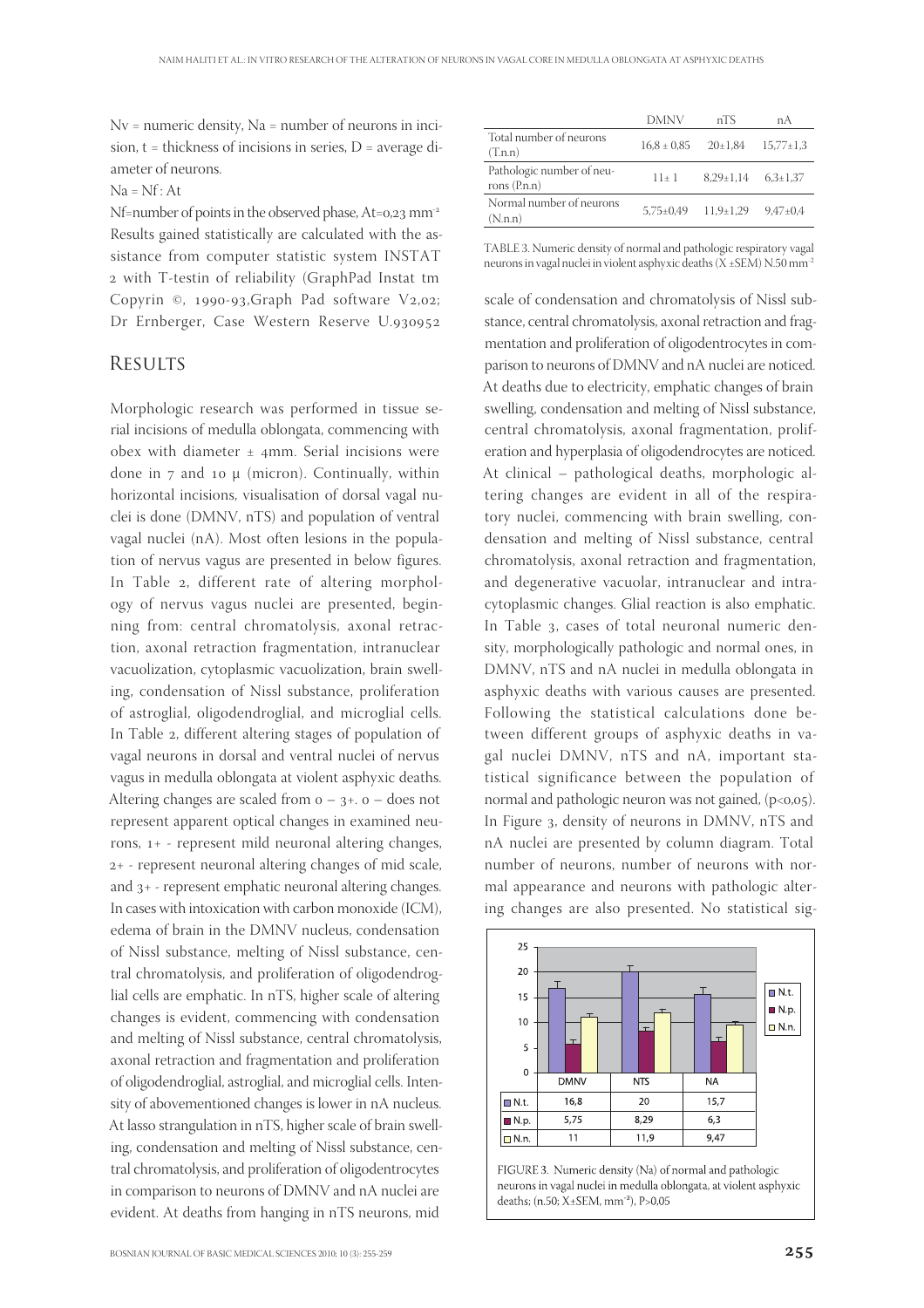nificant change can be obtained from the column diagram between total, normal and pathologic neurons. In Figure 4., numeric density  $(Na)$  of normal and pathologic neurons in vagal nuclei in medulla oblongata, at violent asphyxic deaths from different cause is presented. From obtained data, it is noticed that there is no statistical important difference of normal and pathologic neurons in vagal nuclei in medulla oblongata, at asphyxias with different etiologic factors  $(p>0,05)$ .



In Figure  $5$ ., numeric density (Nn) of normal, pathologic, and total neurons in dorsal vagal nucleus in violent asphyxic deaths are presented. Following the statistical calculations, the existence of emphatic significance in terms of prominence of neurons with normal appearance in nervus vagus nuclei is noticed (total Vs normal  $p < 0.001$ ; total Vs pathologic  $p < 0.001$ ).



 $X \pm SEM$ , mm<sup>-2</sup>).

In Figure 6, numeric density (Na) of normal, pathologic, and total neurons in nucleus tractus solitarius, in violent asphyxic deaths with different etiology are presented. From obtained statistical calculations, no statistical important significance of pathologic neurons in nuclei of nTS is noticed (total Vs normal p<0,001; total Vs pathologic p<0,001; normal Vs pathologic p>0,05).



In Figure 7, numeric density (Na) of total, normal, and morphologically altered neurons in the ventral vagal nucleus (nucleus ambigus), at violent asphyxic deaths with different etiology factors. Following the statistical calculations in between different groups of asphyxias, it is noticed that pathologic neurons takes no important statistical place (total Vs normal  $p<0,001$ ; total Vs pathologic p<0,001; normal Vs pathologic p>0,05).



## Discussion

"In vitro" studies of preparations enables to examine cell and sub-cell levels of the respiratory control. During the severe hypoxia and anoxia, progressive changes in respiration appear, from hyperpnea to respiration break, with a period of expiratory apnea followed by a wheeze (dispnea). Respiratory dispnea is characterized with a series of shorter eruption of frenic activity with immediate beginning followed by a rapid fall and the lack of expiratory activity  $(10-14)$ . At intoxication with carbon monoxide (ICM) cases, brain swelling, condensation of Nissl substance, melting of Nissl substance, central chromatolysis, and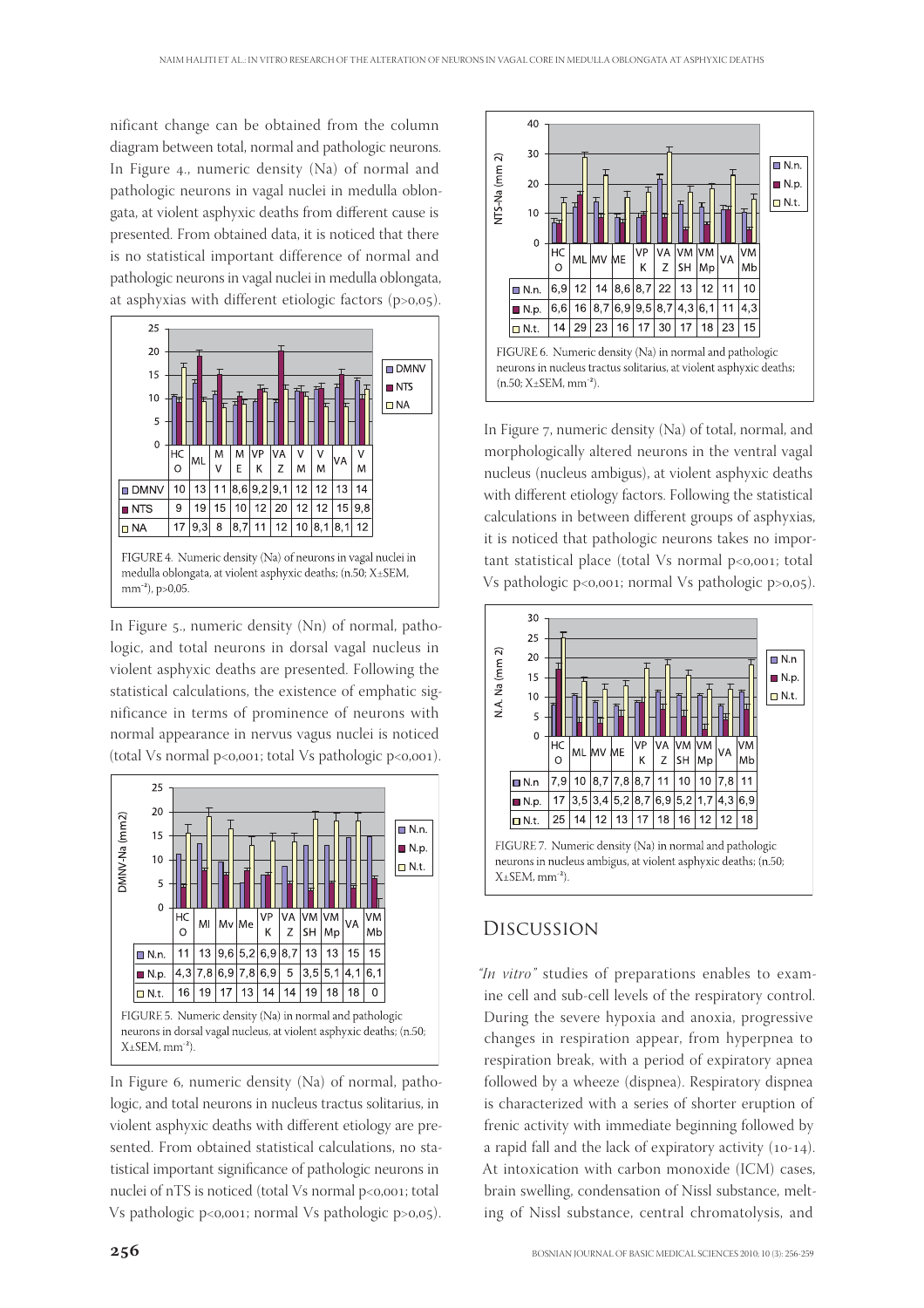proliferation of oligodendroglial cells are emphatic in DMNV nucleus. In nTS, larger scale of altering changes is evident, starting from condensation and melting of Nissl substance, central chromatolysis, axonal retraction and fragmentation, and proliferation of oligodendroglial, astroglial and microglial cells. Intensity of abovementioned changes is lower in nA nucleus.

At lasso strangulation, higher scale of brain swelling, condensation and melting of Nissl substance, central chromatolysis, and proliferation of oligodentrocytes in nTS are evident in comparison to neurons of DMNV and nA nuclei. At deaths from hanging, mid scale of condensation and chromatolysis of Nissl substance, central chromatolysis, axonal retraction and proliferation of oligodentrocytes in nTS neurons are noticed in comparison to neurons of DMNV and nA nuclei. At deaths due to electricity, emphatic changes of brain swelling, condensation and melting of Nissl substance, central chromatolysis, axonal fragmentation, proliferation and hyperplasia of oligodendrocytes are noticed. At clinical – pathological deaths, morphologic altering changes are evident in all of the respiratory nuclei, commencing with brain swelling, condensation and melting of Nissl substance, central chromatolysis, axonal retraction and fragmentation, and degenerative vacuolar, intranuclear and intracytoplasmic changes. Glial reaction is also emphatic. At homicide with hand firing weapons, average altering lesions are noticed in the population of neurons in nTS, in the form of brain swelling, central chromatolysis, and proliferation of oligodendroglial cells. Similar morphologic altering changes are seen at cases of homicide with explosive devices, homicide with sharp devices, accidental deaths and deaths with blunt devices.

 Mechanisms of brain parenchyma regeneration are activated by lesions of brain protective mechanisms but some of them moves to the direction of nerve cell necrosis or apoptosis. Many studies regarding the role of glial cells in the prevention of neuronal death and role of the perivascular space in the hemostasis of traumatized brain are done. Reactive hyperplasia and atrocyte hypertrophy are concomitant phenomenon in central nervous system at the traumatic tissue destruction. Hematoencephalic barrier is open at venules for influx of cells and blood elements, mainly for mononuclear phagocytes. At asphyxic deaths, no important statistical significance was gained between population of normal and pathologic neurons in vagal nuclei of DMNV,  $nTS$  and  $nA$  ( $p<0.05$ ). Total number of neurons in DMNV, nTS and nA nuclei, with pathologic altering changes, does not show significant statistical changes between total, normal and pathologic neurons.

## Conclusion

Following the overall histochemical and stereometric analysis of neuronal populations in nervus vagus nuclei in medulla oblongata at violent asphyxic deaths, we can conclude as follows:

- . At intoxication with carbon monoxide (ICM) cases, brain swelling, condensation of Nissl substance, melting of Nissl substance, central chromatolysis, and proliferation of oligodendroglial cells are emphatic in DMNV nucleus. In nTS, larger scale of altering changes is evident, starting from condensation and melting of Nissl substance, central chromatolysis, axonal retraction and fragmentation, and proliferation of oligodendroglial, astroglial and microglial cells. Intensity of abovementioned changes is lower in nA nucleus.
- . At lasso strangulation, higher scale of brain swelling, condensation and melting of Nissl substance, central chromatolysis, and proliferation of oligodentrocytes in nTS are evident in comparison to neurons of DMNV and nA nuclei.
- . At deaths from hanging, mid scale of condensation and chromatolysis of Nissl substance, central chromatolysis, axonal retraction and proliferation of oligodentrocytes in nTS neurons are noticed in comparison to neurons of DMNV and nA nuclei.
- . At deaths due to electricity, emphatic changes of brain swelling, condensation and melting of Nissl substance, central chromatolysis, axonal fragmentation, proliferation and hyperplasia of oligodendrocytes are noticed.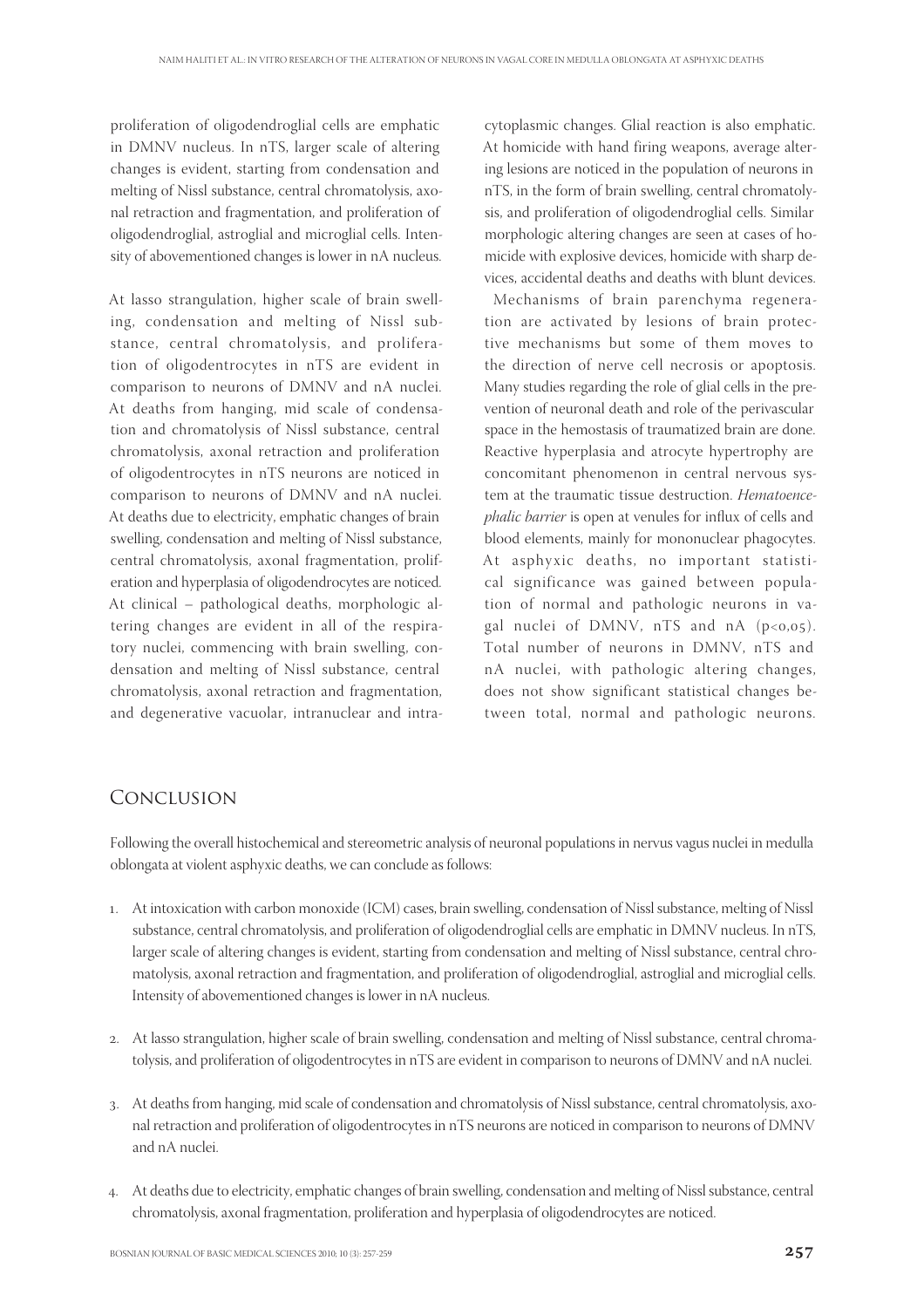- . At clinical pathological deaths, morphologic altering changes are evident in all of the respiratory nuclei, commencing with brain swelling, condensation and melting of Nissl substance, central chromatolysis, axonal retraction and fragmentation, and degenerative vacuolar, intranuclear and intracytoplasmic changes. Glial reaction is also emphatic.
- 6. At homicide with hand firing weapons, average altering lesions are noticed in the population of neurons in nTS, in the form of brain swelling, central chromatolysis, and proliferation of oligodendroglial cells. Similar morphologic altering changes are seen at cases of homicide with explosive devices, homicide with sharp devices, accidental deaths and deaths with blunt devices.
- 7. Total number of neurons in DMNV, nTS and nA nuclei, with pathologic altering changes, does not show significant statistical changes between total, normal and pathologic neurons.
- 8. From obtained data, it is noticed that there is no statistical important difference of normal and pathologic neurons at asphyxias with different etiologic factors  $(p>0,05)$ .
- . Numeric density (Nn) of normal, pathologic, and total neurons in dorsal vagal nuclei in violent asphyxic deaths shows the existence of emphatic significance in terms of prominence of neurons with normal appearance in nervus vagus nuclei (total Vs normal p<0,001; total Vs pathologic p<0,001).
- . Numeric density (Na) of normal, pathologic, and total neurons in nucleus tractus solitarius, in violent asphyxic deaths with different etiology shows an important significance of pathologic neurons in nuclei of nTS (total Vs normal  $p < 0$ ,001; total Vs pathologic  $p < 0$ ,001; normal Vs pathologic  $p > 0$ ,05).
- . Numeric density (Na) of total, normal, and morphologically altered neurons in the ventral vagal nucleus (nucleus ambigus), at violent asphyxic deaths with different etiology factors shows that between different groups of asphyxias, it is noticed that pathologic neurons takes no important statistical place (total Vs normal p<0,001; total Vs pathologic p<0,001; normal Vs pathologic p>0,05).

#### List of Abbreviations

| DMRC       | Dorsal motor respiratory center           |
|------------|-------------------------------------------|
| nTS        | Nucleus tractus solitarius                |
| DMNV -     | Dorsal motor nervus vagus                 |
| nА         | Nucleus ambigus                           |
| ICM        | Intoxication with carbon monoxide         |
| LD         | Liquid drowning                           |
| DH         | Deaths from hanging - lasso strangulation |
| DE.        | Deaths from electricity                   |
| <b>CPD</b> | Clinical - pathological deaths            |
| <b>FWD</b> | Firing weapon deaths                      |